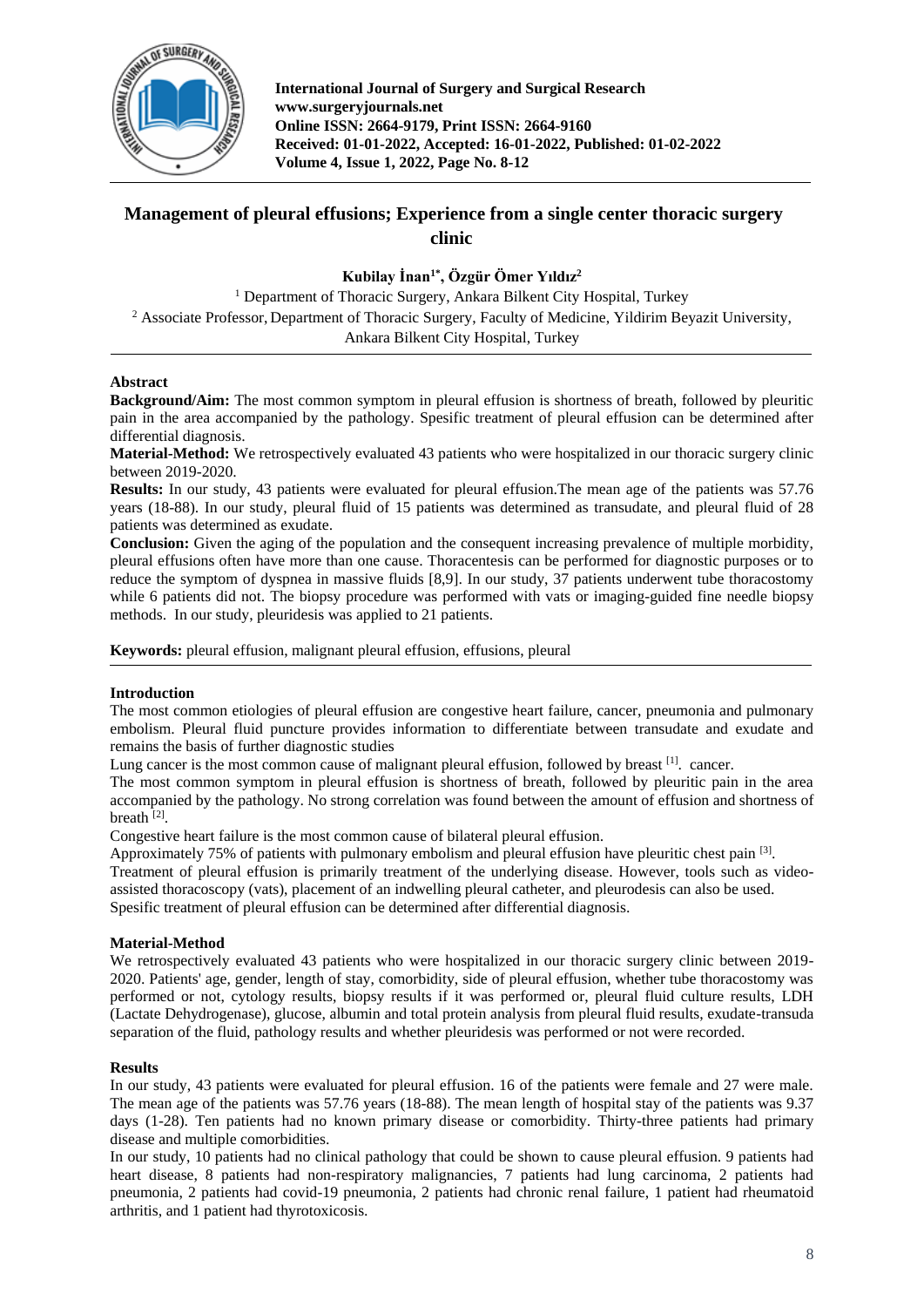While pleural biopsy was not performed in 31 of the patients, video-assisted thoracoscopic surgery (vats) was performed in 9 patients and fine needle biopsy was performed in 3 patients with imaging. Of the effusions, 20 were in the left hemithorax, 20 were in the right hemithorax, and 3 were bilateral.

While tube thoracostomy was not applied in 6 of the patients, tube thoracostomy was performed in 37 of them. Cytopathological examination was performed from the pleural fluid of 26 patients.

No growth was detected in the pleural fluid culture of 39 patients, and growth was detected in the pleural fluid of 4 patients. Streptococcus constellatus was detected in one patient and gram-positive cocci in 3 patients.

Pleural fluid biochemistry of all patients was analyzed. Pleural fluid LDH, glucose, albumin and total protein values were measured and compared with simultaneous blood values. The fluid nature was determined as transudate in 15 patients and exudate in 28 patients. Twenty-one patients underwent chemical pleuridesis.

#### **Discussion**

The most common causes of pleural effusion are congestive heart failure, cancer, pneumonia, and pulmonary embolism. A delayed diagnosis may be associated with higher morbidity and mortality. Given the aging of the population and the consequent increasing prevalence of multiple morbidity, pleural effusions often have more than one cause. In our study, the patients had multiple morbidities.

Medications can also cause pleural effusion. Some of the identified causes are nitrofurantoin, dantrolene, methysergite, amiodarone, interleukin-2, procarbazine, methotrexate, clozapine, phenytoin and beta blockers.

A number of rarer diseases can almost always be associated with an exudative type of pleural effusion.

Pleural effusion ("polyserositis") is present in 30-50% of patients with systemic lupus erythematosus. Pleural effusion is also common in patients with granulomatosis with polyangiitis (Wegener's disease), rheumatoid arthritis, and Langerhans cell granulomatosis  $^{[3]}$ . 21% of patients suffering from idiopathic and familial pulmonary hypertension have mostly unilateral pleural effusion [4].

In our study, 10 patients had no clinical pathology that could be shown to cause pleural effusion. 9 patients had heart disease, 8 patients had non-respiratory malignancies, 7 patients had lung carcinoma, 2 patients had pneumonia, 2 patients had covid-19 pneumonia, 2 patients had chronic renal failure, 1 patient had rheumatoid arthritis, and 1 patient had thyrotoxicosis.

Some patients complain of a dry cough, which can be explained as a manifestation of pleural inflammation or lung compression due to a massive effusion. Pleural effusions can also significantly impair sleep quality <sup>[5]</sup>.

Approximately 75% of patients with pulmonary embolism and pleural effusion complain of pleuritic chest pain [3] .

The most common complaints of the patients included in our study were dyspnea, cough and chest pain.

One of the more common causes of unexplained pleural effusion is pulmonary embolism. Pleural effusion is present in 20-55% of patients with pulmonary embolism. The frequency of pleural effusion in pulmonary embolism is related to the severity of the embolism and the occurrence of pulmonary infarction. These patients are usually characterized by a marked discrepancy between the not too much effusion, and the accompanying severe dyspnea<sup>[6]</sup>.

In our study, there was no patient diagnosed with pulmonary embolism among the causes of unexplained effusion.

Bintcliffe *et al*. states that 70% of 126 patients with pleural effusion actually had a single cause while 30% of them had more than one cause [7].

Patients with multiple morbidities constitute this group of patients. In our study, 30% of the patients had multiple morbidity. If a pleural effusion is suspected, a chest X-ray should be taken. [8].

Postero-anterior view reveals effusions with a volume of 200 mL or greater, lateral view reveals effusions with a volume of 50 mL or greater. Thoracic ultrasound is very useful in detecting fluid  $[9]$ .

Thoracic tomography reveals pleural effusions that cannot be seen on conventional chest X-rays. It can distinguish pleural fluid from pleural tissue proliferation and provides clues to potential causes of effusion (pneumonia, cancer, pulmonary embolism).

In our study, anterior and lateral chest radiographs were performed to all patients. Contrast-enhanced or noncontrast thorax tomography was performed for patients who could not be adequately evaluated in terms of differential diagnosis with chest X-ray and thoracic ultrasound.

Thoracentesis can be performed for diagnostic purposes or to reduce the symptom of dyspnea in massive fluids [8, 9]. If the pleural effusion is extensive and causes respiratory or cardiac decompensation, prompt thoracentesis or pleural drain placement is required.

In our study, patients with massive pleural fluid, symptomatic and no pathology to prevent lung expansion (eg, central mass obliterating the main bronchus, etc.) were first applied diagnostic puncture and evaluation, and then thoracentesis and/or tube thoracostomy performed.

In chronic pleural effusions, recurrent catheter thoracostomy, tube thoracostomy or draining thoracentesis procedure were performed. In pleural effusions in which self-limited submassive fluid was detected on chest Xray or thorax tomography, surgical intervention was usually performed under imaging guidance.

In a patient with pneumonia, effusion may be punctured to rule out pleural empyema  $[10, 11]$ . There is a possibility of empyema development in parapneumonic effusions. Fluids detected during the pneumonia treatment or in the post-pneumonia period were punctured for diagnostic purposes under sterile conditions and empyema was excluded.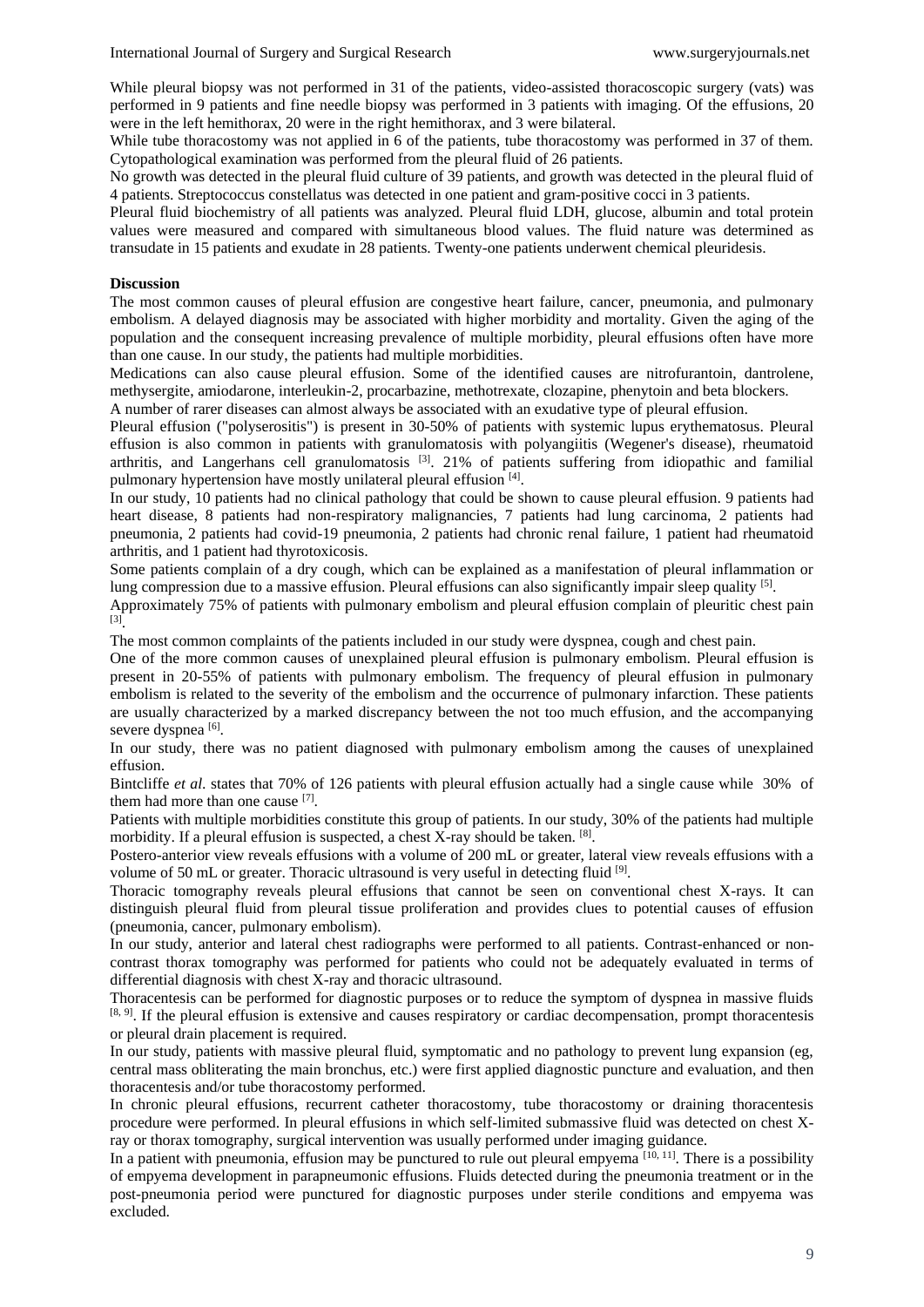In our study, 37 patients underwent tube thoracostomy, while 6 patients underwent diagnostic puncture or were followed up only radiologically. Effusion was detected bilaterally in three patients, in the left hemithorax in 20 patients, and in the right hemithorax in 20 patients.

Patients with bilateral pleural effusion do not always need a diagnostic or therapeutic thoracentesis; instead, the underlying disease should be treated first. Thoracentesis can be applied for relief of symptoms and for differential diagnosis in bilateral symptomatic patients. In our study, bilateral effusions were detected in 3 patients, 2 of these patients had heart failure and one of them had chronic kidney failure. Because these 3 patients were symptomatic, tube thoracostomy was applied to the hemithorax that has excessive effusion.

The risk of iatrogenic pneumothorax after thoracentesis is 0.61–6.0%. Close observation of the patient for 1-4 hours is recommended after the intervention.

Puncture of pleural effusions under ultrasonic guidance plays an important role in the diagnostic evaluation of smaller effusions of unknown origin, especially in intubated and ventilated patients  $[12]$ .

In our study, 37 patients underwent tube thoracostomy while 6 patients did not. While diagnostic puncture was performed in 4 of these 6 patients, 2 patients were followed up radiologically.

Post-procedure complications like pneumothorax, hemothorax, etc. were not detected in any of the patients who did not undergo tube thoracostomy or who underwent diagnostic puncture.

Urgent puncture or drainage placements should be performed at an INR (international normalized ratio) setting of less than 1.5. An up-to-date chest X-ray should be available and the intervention should be accompanied by ultrasonography.

If an infectious cause for the pleural effusion is suspected, pleural fluid pH should be tested by an appropriate method. Acidosis in pleural fluid; seen in complicated pleural infections, tuberculosis, rheumatoid arthritis, and malignant effusions

The sampled fluid is aliquoted for microbiological (5 mL), biochemical (2-5 mL), and cytological (20-40 mL) analysis. Blood culture vials increase sensitivity for the detection of bacterial pathogens, especially anaerobes. Sending pleural fluid in blood culture bottles is not recommended for detection of Mycobacterium tuberculosis [13] .

The macroscopic appearance of the fluid may provide clues for diagnosis. Milky fluid is typical for chylothorax, pus is evidence of empyema, and serohemorrhagic fluid is more common in malignancies.

Determining whether a pleural effusion is a transudate or an exudate determines its further evaluation and treatment [14].

To distinguish between the two possibilities, lactate dehydrogenase (LDH) and protein are measured. this measurement can accurately tell the difference between transudate and exudate in 93-96% of cases [8, 15].

In the evaluation of pleural effusion, if the ratio of protein concentration in the effusion to serum protein concentration is>0.5, the ratio of lactate dehydrogenase (LDH) concentration is >200 IU, and the ratio of LDH concentration is>0.6, an exudative pleural effusion can be mentioned.

In our study, pleural fluid of 15 patients was determined as transudate, and pleural fluid of 28 patients was determined as exudate. Albumin, total protein, glucose and LDH were analyzed from pleural fluids.

In microbiological examination, growth was detected in 4 patients. Gram positive cocci were grown in three patients and streptococcus constellatus in one patient.

Among patients with malignant effusions, acidosis of the effusion fluid is correlated with shorter survival; these patients usually have more extensive disease and a lower chance of successful pleurodesis [16].

If the pleural fluid pH is less than 7.2, prompt insertion of a pleural drain is recommended, even if the effusion is clearly of parapneumonic origin. In our study, all patients with malignant effusion needed tube thoracostomy.

The glucose concentration in the pleural fluid is the same as in the blood under normal conditions. Low glucose concentration in the pleural fluid; detected in empyema, tuberculosis, malignancy, and rheumatoid arthritis [8].

One in two patients with acute pancreatitis has a pleural effusion with a high concentration of amylase [8]. In our study, pleural glucose/blood glucose levels were not found to be low in only 11 patients, but this rate was low in other patients.

The N-terminal pro-B-type natriuretic peptide is a sensitive biomarker for heart failure. Even if an effusion is of the exudative type, a high N-terminal pro-B level explains that the cause is congestive heart failure.

A negative N-terminal pro-B finding in the blood almost certainly excludes congestive heart failure as the cause of the pleural effusion  $[17]$ .

The blood cell count in the pleural fluid does not definitively identify the cause of the effusion, but may further narrow the differential diagnosis.

In effusions caused by parapneumonic effusion, empyema, and pulmonary embolism, a high neutrophil concentration is often observed in the acute phase [8]. Lymphocyte cell majority is more common in prolonged pleural effusions, congestive heart failure, tuberculosis, or malignant etiology.

Microbiological identification of a pathogenic organism in a non-purulent parapneumonic effusion is successful in only 25% of cases  $[18]$ . Microbiological examination gives a large number of false negative findings. If tuberculous pleuritis is suspected, microbiological examination and culture should be performed [13]. In our study, growth was detected in the pleural fluid culture at a rate of 9.3%.

In approximately 50% of lung cancers [19] and 60% of all cancers [8], malignant pleural effusion can be cytologically confirmed. The histopathological type with the highest probability of positive tumor diagnosis in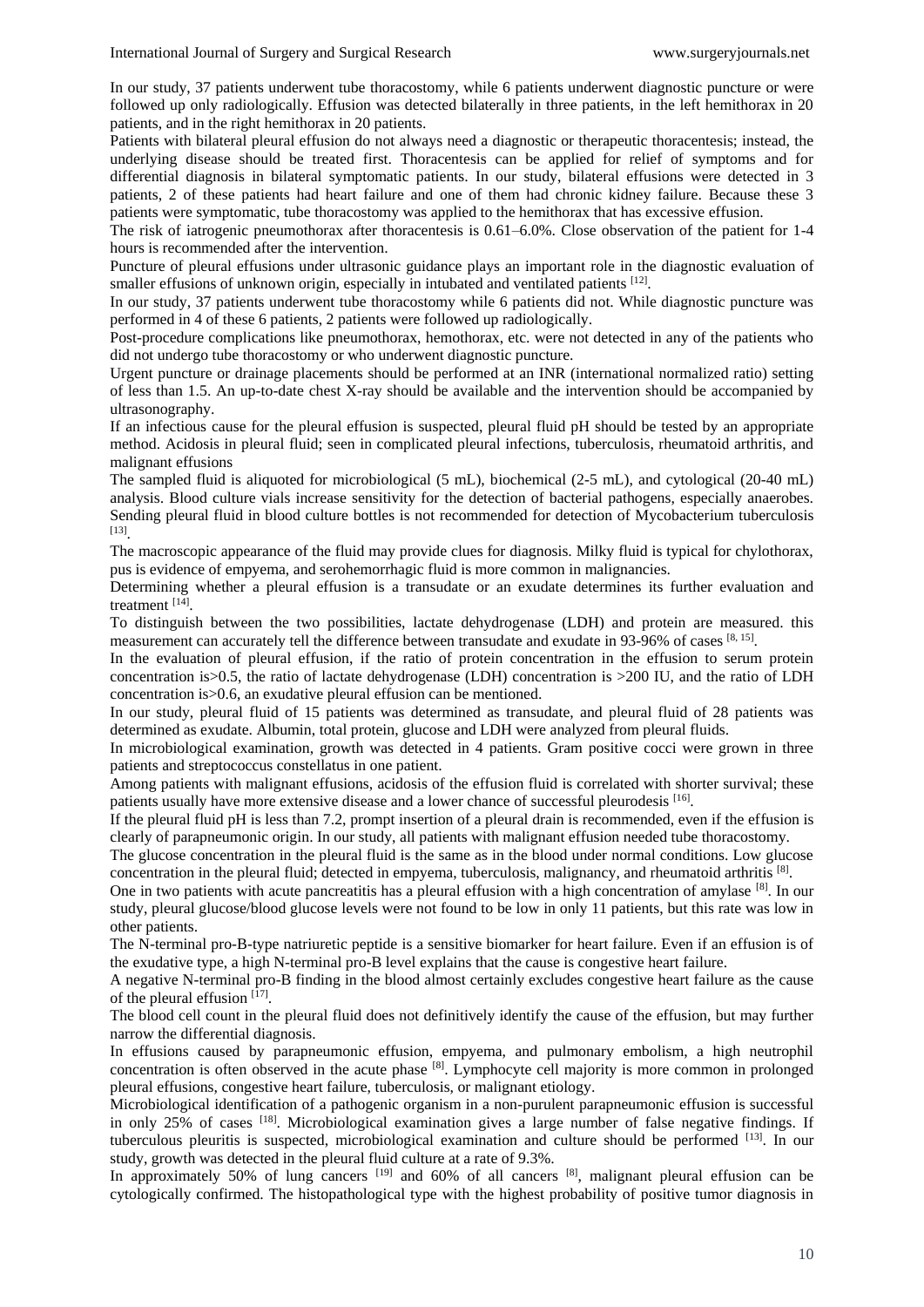pleural fluid is adenocarcinoma. In our study, malignant cells were detected in pleural fluid cytology at a rate of 11.62%.

There is no routine measurement of tumor markers from fluid or serum in the etiologic classification of pleural effusions. In 25% of patients with lung carcinoma with pleural effusion, malignant cells were detected in the pleural fluid.

On the other hand, 28.5% of all patients with malignancy were found to have malignant cells in the pleural fluid. In our study, 12 (27.9%) of 43 patients were diagnosed by pleural biopsy.

The biopsy procedure was performed with vats or imaging-guided fine needle biopsy methods. The patients who underwent pleural biopsy were patients whose differential diagnosis could not be reached from pleural cytology and who did not have a known diagnosis before.

Because of its high efficacy, talc is the preferred pleurodesis agent [20]. Tetracycline and bleomycin are still used. but less effective [19]. In our study, pleuridesis was applied to 21 patients. Sterile talc and tetracycline were used as chemical agents. If video-assisted thoracoscopy is performed for a diagnostic indication and the neoplastic origin of the effusion is confirmed, pleurodesis can be performed in the same session [21].

Another method used in patients with recurrent malignant pleural effusion is the placement of an indwelling pleural catheter. This provides long-term treatment of the effusion with little deterioration in quality of life. It is a safe and gives a chance for outpatient treatment. In case of insufficient lung expansion or hydropneumothorax after drainage of the malignant effusion, specific surgical procedures can be performed.

For patients who achieved adequate lung expansion after drainage of the malignant effusion, talc pleurodesis combined with a pleural catheter has demonstrated a higher success rate than catheter alone [22].

For the diagnosis of malignant pleural changes, tomography-guided needle biopsy of the pleura is significantly more sensitive compared to the previously widely practiced Abrams needle biopsy procedure [8]. In our study, imaging-guided fine-needle biopsy was performed instead of Abrams needle biopsy.

Pleural effusion in a patient with cancer is associated with a poor prognosis, however, it varies considerably. Patients with hematological malignancies or pleural mesothelioma live on average almost one year, while patients with lung cancer have the worst prognosis with a median survival time of only 2-3 months [23].

## **Conclusion**

Pleural effusions can be seen during the course of many malignant or benign diseases. Thoracic surgeons also have a role to play in elucidating the etiology of the effusion.

When faced with effusions of unknown origin, diagnostic surgical interventions provide rapid results and provide early treatment. The probability of cytological diagnosis with thoracentesis is lower than with pleural biopsies.

The diagnosis rates of tube thoracostomy are significantly increased by performing pleural biopsy with videothoracoscopy. The videothoracoscopic appearance also includes a preliminary idea for the disease. Vats application accelerates diagnosis and treatment as it gives the chance of chemical pleurodesis without terminating tube thoracostomy for patients diagnosed with malignant effusion.

In suitable patients, performing pleural fluid sampling and pleural biopsy with vats instead of waiting for the pathology result of diagnostic thoracentesis accelerates the diagnosis and treatment.

#### **Conflicts of interest**

The authors declare no conflict of interests.

## **Funding**

There is no financial support**.**

#### **Acknowledgments**

**Ethical approval:** Ethical approval for this study was obtained from the ethics committee of Ankara Bilkent City Hospital.

**Informed consent:** An informed consent form was obtained from the patients.

#### **References**

- 1. Jany B, Welte T. Pleural Effusion in Adults-Etiology, Diagnosis, and Treatment. Dtsch Arztebl Int,2019:116(21):377-386. doi: 10.3238/arztebl.2019.0377. PMID: 31315808; PMCID: PMC6647819.
- 2. Thomas R, Jenkins S, Eastwood PR, Lee YC, Singh B. Physiology of breathlessness associated with pleural effusions. Curr Opin Pulm Med,2015:21(4):338-45. doi: 10.1097/MCP.0000000000000174. PMID: 25978627; PMCID: PMC5633324.
- 3. Anevlavis S, Tzouvelekis A, Bouros D. Mechanisms of pleural involvement in orphan diseases. Respiration,2012:83(1):5-12. doi: 10.1159/000335128. Epub 2012 Jan 11. PMID: 22249151.
- 4. Tang KJ, Robbins IM, Light RW. Incidence of pleural effusions in idiopathic and familial pulmonary arterial hypertension patients. Chest,2009:136(3):688-693. doi: 10.1378/chest.08-0659. Epub 2009 Apr 24. PMID: 19395582.